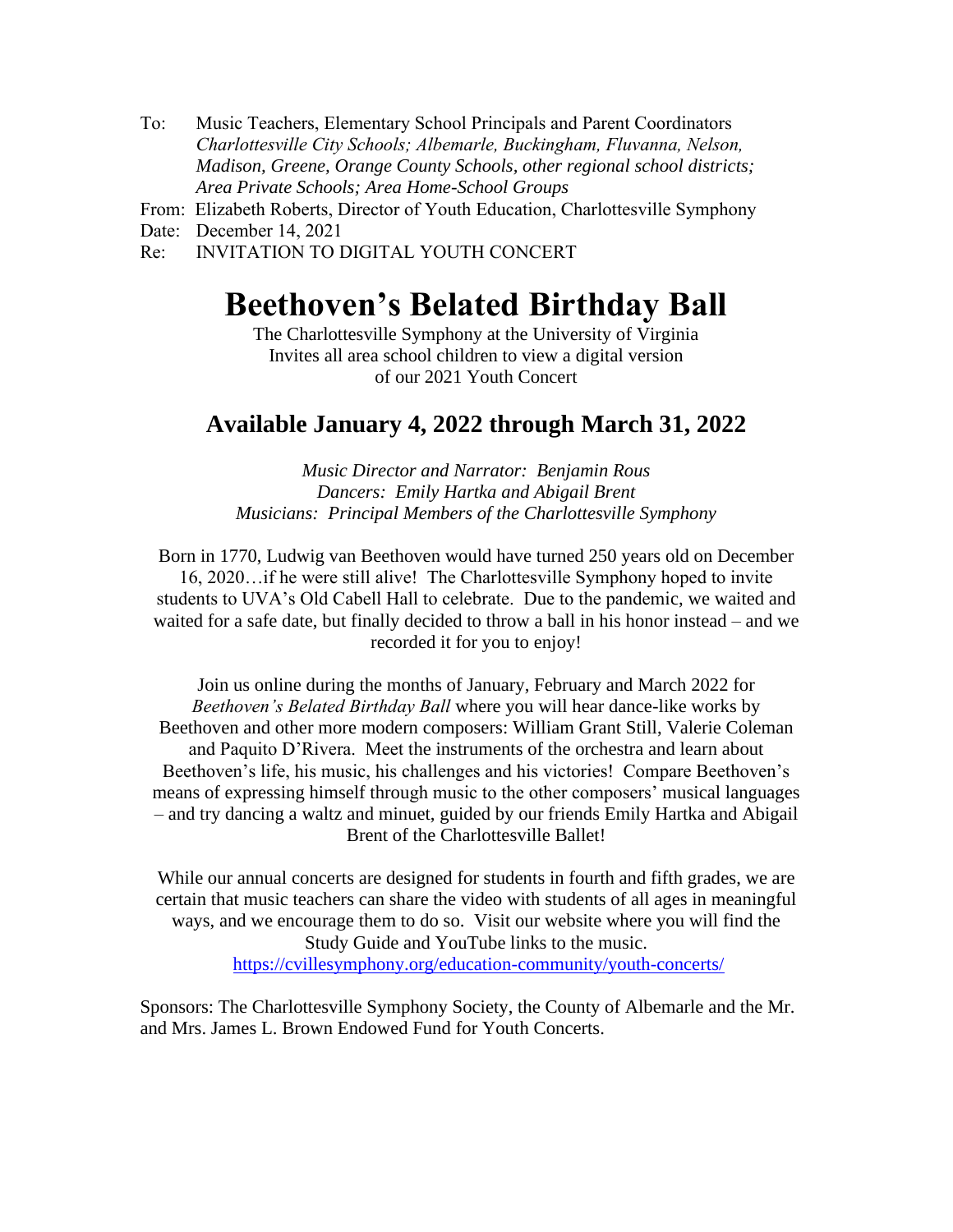## **PROGRAM**

*Excerpts from the following works:* **Ludwig van Beethoven** *Symphony No. 5*, Op. 67 **Ludwig van Beethoven** *Quartet Op. 18, No. 5,* I. Allegro **William Grant Still** *Danzas de Panama,* I. Tamborito **Ludwig van Beethoven** *Trio in C Major Op. 87, arranged for brass trio (originally for 2 oboes and English Horn)*  III. Minuet. Allegro molto. Scherzo - Trio **Patty Hill and Mildred Hill** *Happy Birthday* **Ludwig van Beethoven** *Septet*, Op. 20 III. Tempo di Menuetto VI. Andante con moto alla marcia - Presto **Ludwig van Beethoven** *Quintet for piano and Winds*, Op. 16 III. Rondo allegro ma non troppo **Paquito D'Rivera** *Aires Tropicales* III. Vals Venezolano **Valerie Coleman** *Umoja* (Unity) **Ludwig van Beethoven** *Symphony No. 9,* Op. 125 in d minor, *Mvmt. IV* - Ode to Joy

#### **Video Duration**

The video is 55 minutes long, but can be viewed in smaller segments.

#### **Who is eligible to view the video performance:**

While our annual concert is designed for students in fourth and fifth grades, we are certain that music teachers can share the video with students of all ages in meaningful ways, and we encourage them to do so.

The Charlottesville Symphony's Annual Youth Concerts are designed to aid recruitment for local band and orchestra programs by targeting students the year before they begin studying band and orchestra instruments at school. By inviting students to our concerts in the academic year just before they start a school instrumental music program, we aim to help them make more informed decisions about which instrument they will choose to play.

#### **Reservations Procedure and Deadline:**

Email: [education@cvillesymphony.org](mailto:education@cvillesymphony.org) to request access to the video. Please include the following to complete your registration:

Name Title School Name/Homeschool Group Name Number of Students Grade level(s) of Students **Incomplete registrations will not be accepted.**